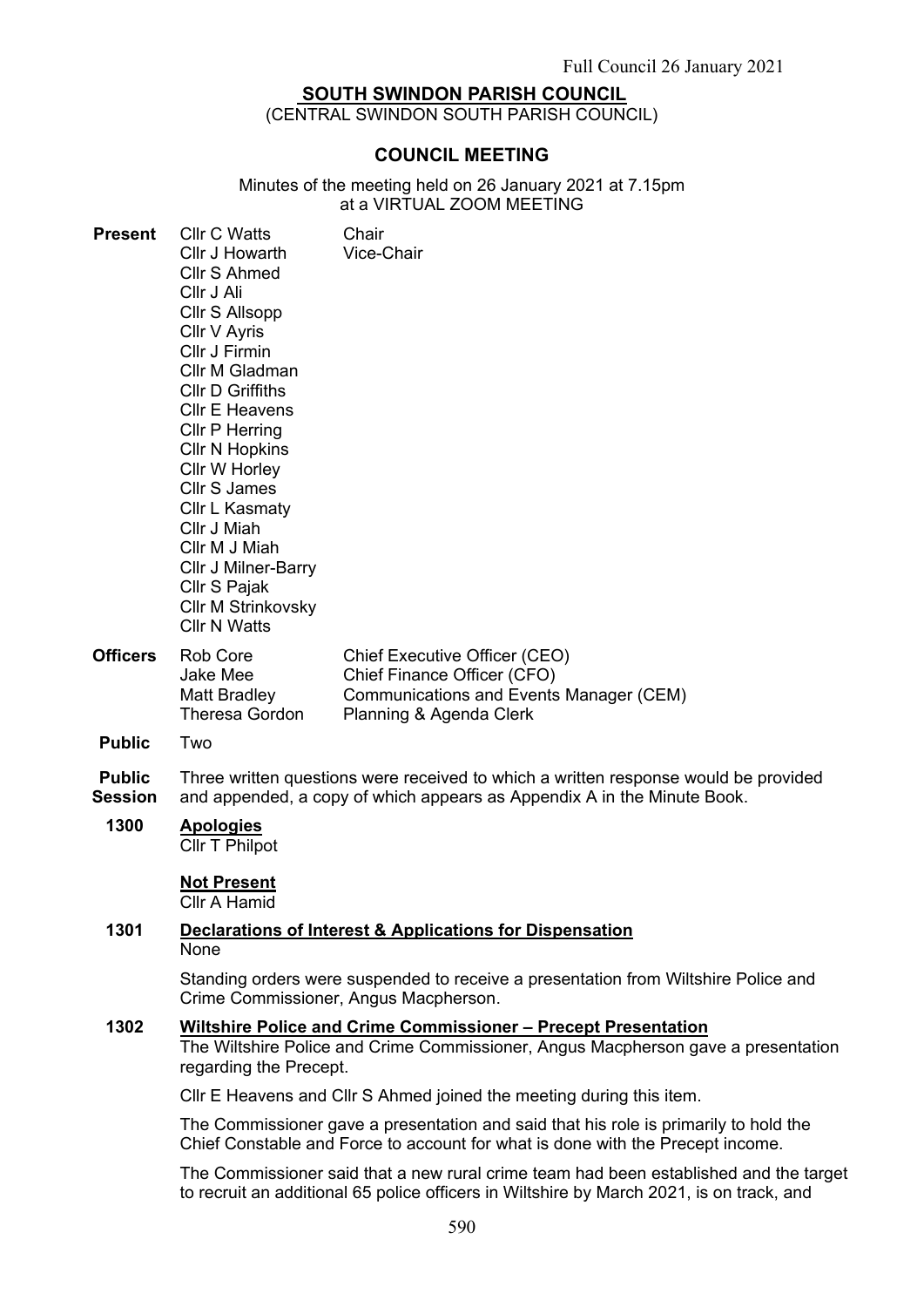further investment had been made to the Digital Investigations and Intelligence Unit to counter cyber-crime.

Last month, the Government announced that it would deliver 6,000 new officers in 2021/22 nationally, as part of its plan to increase officer numbers by 20,000. The Government also announced that the policing element of the council tax for 2021/22 can be raised in April 2021 by 6.9% to help fund the increase in officers. The commissioner is asking all residents to support the £15 yearly increase which equates to an extra £1.25 a month and said that even with the increase, it is a lower precept contribution than any other Force in the South West.

The increase involves supporting the recruitment of 46 additional officers for Wiltshire in 2021/22 with further investment of officers to the frontline, bolstering the community policing teams, use of community intelligence to target issues of vulnerability, tackling highest harm offences and the maintenance of other essential services and continuing the delivery of service the public demand from their local police force.

There is a consultation survey which the public can have their say on [www.wiltshire](http://www.wiltshire-pcc.gov.uk/)[pcc.gov.uk](http://www.wiltshire-pcc.gov.uk/) the survey ends on Tuesday 2nd February and the Commissioner will go before the Police and Crime Panel afterwards and report on the results of the survey with the hope that the results will be supportive of the increase.

Standing orders were reinstated.

## **1303 Chair's Report**

I would like to take the opportunity to wish all Parish Councillors and staff a very happy New Year in what proves to be the Parish Council's busiest yet, with 40 different projects currently in progress.

## **Budget**

It is the time of year again where the Parish Council needs to set its budget and precept. We will be discussing the budget later in the meeting, but I thought it worth thinking back to where the Parish Council was four years ago when we were first established. Play Areas were on the cusp of closing due to lack of maintenance, our parks kept going thanks to the dedication of the gardeners but not seeing any real investment for over a decade, Old Town Library set to close, Park Library running a minimal service and our grounds maintenance staff working at the Borough who were disheartened due to a lack of investment in the service.

Move forward to 2021 and things look a lot different in our Parish. We have refurbished half the play areas inside our Parish; our parks have been invested in with our gardeners energised; prior to last March; Old Town Library had increase book loans by over 400% and Park Library was open at times when adults and children need them open; and our grounds maintenance and street cleaning team have a renewed energy following investment by the Parish Council.

All these improvements and the further improvements to come this year will be done at a precept level significantly below some Parish Councils in Swindon and others in Wiltshire.

Parish Councillors can be proud that thanks to the decisions we have made the Parish Council delivers an excellent service for our parishioners and judging by the positive comments we have received over the last year, residents are taking notice.

## **County Ground Open Space**

Parish Council Officers have been working on 40 different projects, but I wanted to touch on one project that has made a real difference to some of our parishioners that took place earlier this month.

At the beginning of January work started to improve the County Ground Open Space. This area had been left for many years becoming a hub for drug taking and littering. The pond, which is the responsibility of Thames Water to maintain, was in dire need of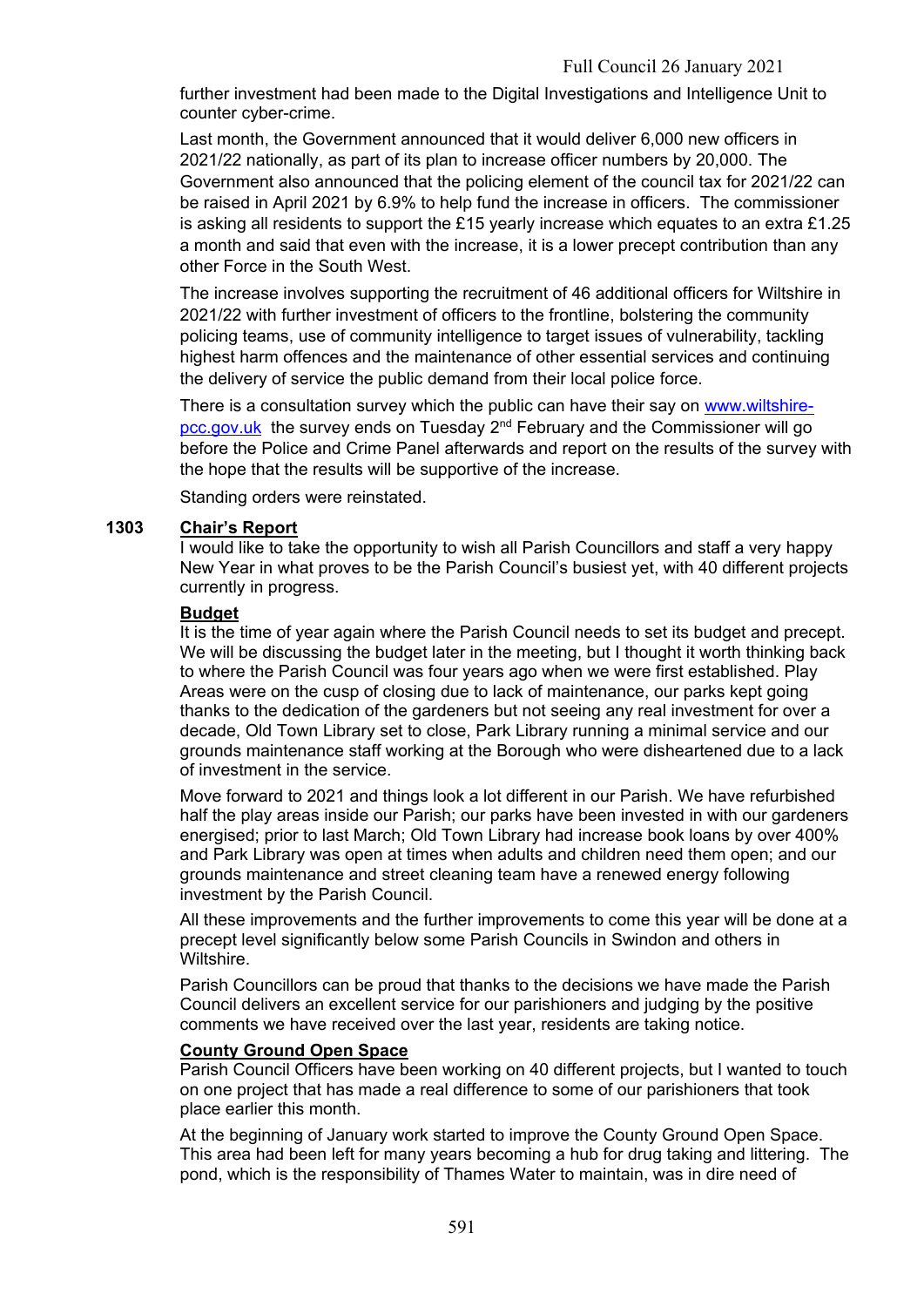improvement- with dumped shopping trolleys and rubbish making it an eyesore for the community.

The Parish Council had already installed new bins and arranged a litter pick to deal with litter last year. This was followed up with work this month to open the area with shrubbery cut back along the footpath and pond area of the County Ground Open Space. Our Parish grounds team then went over and above, with a total of 6 shopping trolleys, a tyre and a bin being pulled out of the lake.

Thanks to work from the Parish Council further improvements have followed. The probation service has offered their services for regular litter picking in the area and they have donated 4 bird boxes for local wildlife.

On top of this, Thames Water, who had left the lake an eyesore for many years have now said they are investigating making improvements to the pond later this year following the Parish Council's excellent improvements.

This is yet another example of the power the Parish Council can have on people's quality of life and I would like to congratulate our grounds team for the great work they have done in this open space.

# **Thanks**

As I do with all my Chair's Reports, I would like to take this opportunity to thank our Chief Executive Officer, Chief Finance Officer, and wider Parish Team for their dedication in delivering the very best service for our parishioners during challenging times.

# **1304 Minutes of the Full Council Meeting – 15 December 2020**

**RESOLVED** To confirm as a true record the minutes of the Parish Council meeting held on 15 December 2020 approved as a correct record.

## **1305 Minutes of the Leisure and Amenities Meeting – 12 January 2021**

**RESOLVED** that the minutes of the Leisure and Amenities meeting held on 12 January 2021 be approved as a correct record.

## **1306 Planning Applications delegated to the Chair & Vice-Chair**

The Chair submitted a report containing the delegated responses of the chair and Vice Chair, a copy of which appears as Appendix B in the Minute Book.

**RESOLVED** that the responses of the Chair and Vice Chair be approved.

# **1307 Planning Decisions**

The Deputy Clerk submitted for information a report containing the decisions made by Swindon Borough Council, a copy of which appears as Appendix C in the Minute Book.

# **NOTED**

## **1308 Future Development of Town Gardens Bowl and Queens Park Hothouse**

The Chief Executive Officer submitted a report regarding future redevelopment opportunities of the Town Gardens Bowl and Queens Park Hothouse, a copy of which appears as Appendix D in the Minute Book.

The CEO said the detailed report provided the main points of information and a briefing regarding the Hothouse and Town Gardens Bowl had been held for Councillors. The Council recognised the need for expertise in managing the sites, and said that they cannot be left, as they are deteriorating rapidly. The feasibility studies give an indication of where the parish would like to be in 5 years' time demonstrating the opportunities to draw an income, and any profit would be re-invested into both parks.

Cllr Pajak said it would have a lot of support and it should be ensured that the consultation is widely seen. He also asked if grants would be part of the recommendation. The CEO said consultation will be widely advertised and pursuing grants would be part of a professional management contract.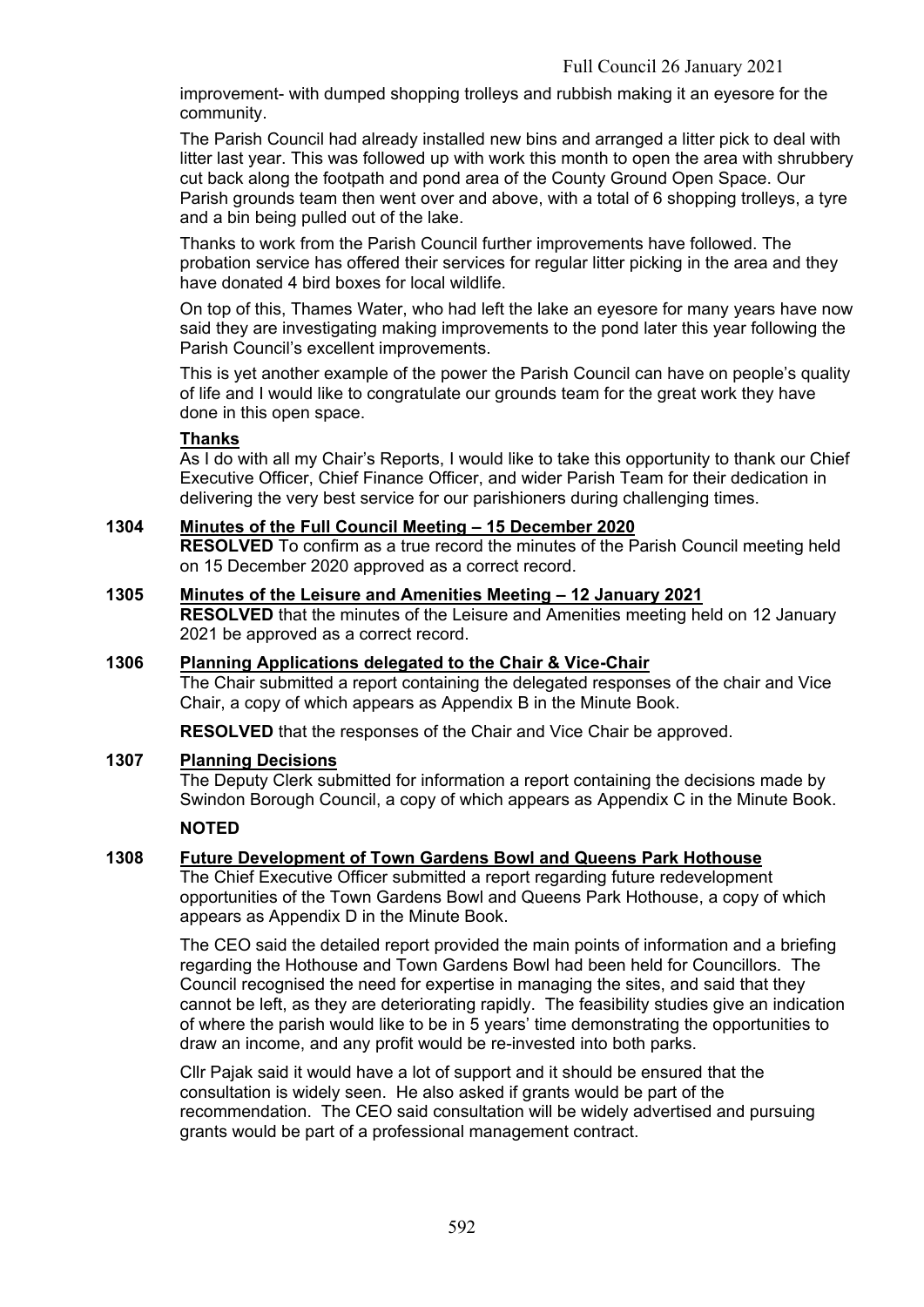Cllr. Horley questioned the car park shown on the plans for Town Gardens and asked if there are sustainable alternatives. The CEO said that the car parking is not part of the wider project and other parking options would be explored.

Cllr. Horley asked what the financial implication of the building works would be. The CEO said it is not in the current budget, and the CFO confirmed that there are other options of financing the projects, but studies are required to find out what that costs would be.

Cllr. Horley asked if the town garden café notice was linked to the redevelopment plans or were 3-year contracts being introduced for all parish cafes. The CEO said that the café is unrelated to the projects and there had been no lease agreement with the café tenant therefore it was appropriate to put the café out to tender.

# **3. Recommendations**

- **3.1** Through a vetting process appoint a specialist contract management agent to support the procurement of the services the Parish Council needs to deliver these heritage-based developments as outlined in Point 2.4 of the report.
- **3.2** Instigate a Public Consultation on the Parish Council's plans to redevelop the Town Gardens Bowl and Queens Park Hothouse and associated costs. The outcome of this consultation will be brought back to the Full Parish Meeting on the 23<sup>rd of</sup> February for final decision.
- **3.3** Direct the specialist contract management agent to deliver on the council's behalf the refurbishment of the Queens Park Hothouse and Town Gardens Bowl.

**RESOLVED** that recommendations 3.1, 3.2 and 3.3 be approved.

# **1309 Parish Website**

The Communications and Events Manager submitted a report regarding the development of a new Parish Website Platform, a copy of which appears as Appendix E in the Minute Book.

The CEM said that the details are as tabled in the report but wanted to make councillors aware that the guidelines regarding accessibility of public sector websites requires the parish council to make that change of web platform, at the moment the current web platform does not have the ability to comply with the government guidelines regarding accessibility so this change will ensure we comply with the government guidelines.

# **4. Recommendations**

- **4.1** To agree contract Company 3 for the development and ongoing support for a new Parish Council website based on their quote above.
- **4.2** Support Parish Officers view to retain the distinctive Broadgreen Community Centre website despite its web accessibility limitations, rather than incorporate the community centre's webpage into the main Parish Website.

**RESOLVED** that recommendations 4.1 and 4.2 be approved.

# **1310 Queens Parks Public Spaces Protection Order**

The Chief Executive Officer submitted a report regarding work to build a case for a Public Spaces Protection Order at Queens Park, a copy of which appears as Appendix F in the Minute Book.

The CEO said that a PSPO for Broadgreen and Spring Gardens, had been sought by Wiltshire Police, this indicated that the street drinkers would move to a new area, such as Queen's Park which already had an historic problem with street drinking, the CEO said that it is now time to evidence the problem and attain a PSPO for Queen's Park.

No evidence had been gathered to date and evidence is necessary in order to apply for a PSPO from the Magistrates, therefore we would like to send a survey to every household